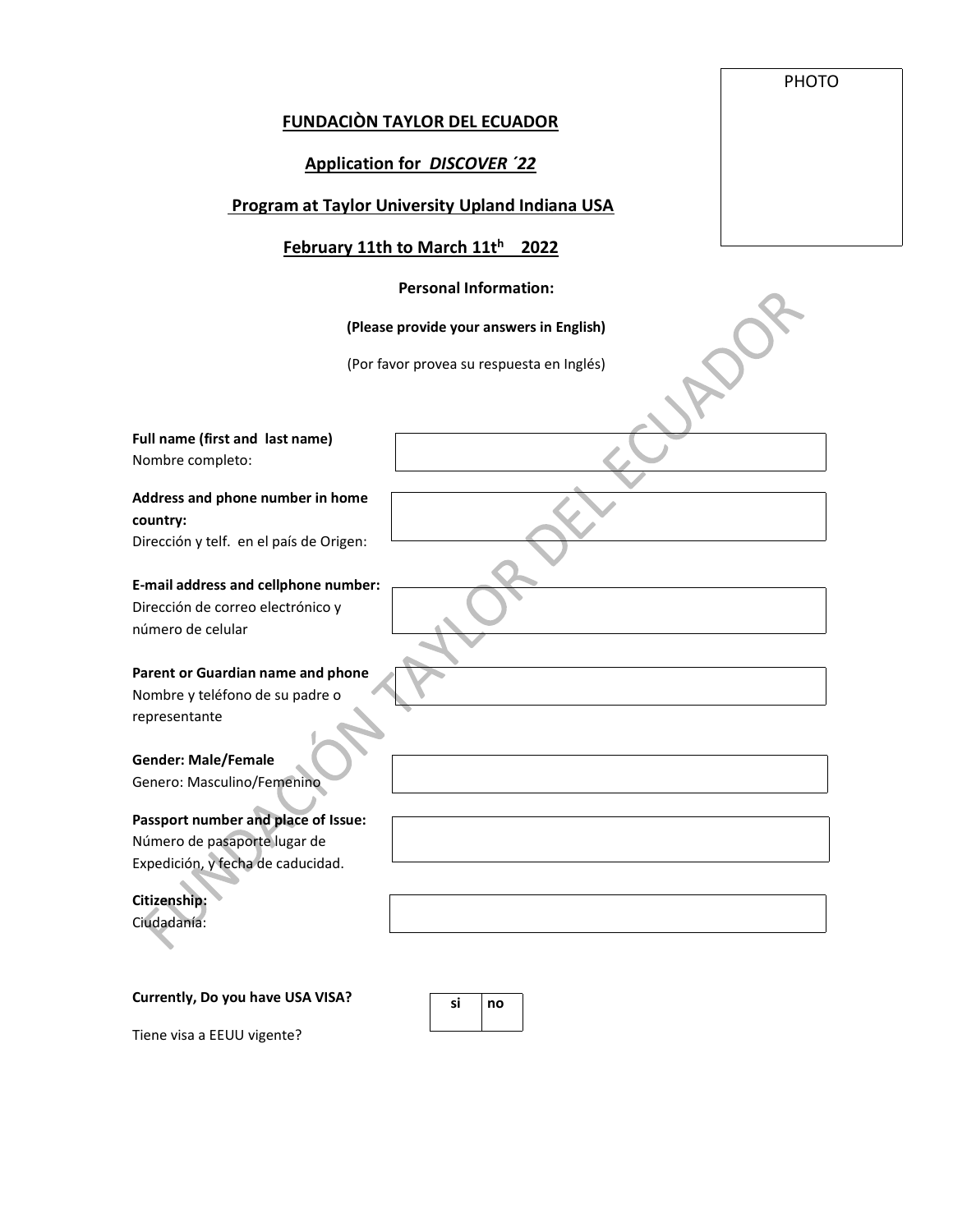**Date of Birth(day/month/year):**  Fecha de Nacimiento (día/mes/año):

**Marital status:** 

Estado Civil:

**Blood type:** Tipo de Sangre:

**Emergency contact in home country (name of person, Relation to you, telephone Number)**  Contacto de Emergencia en el país

De origen (nombre de la persona, Relación a usted, y número Telefónico)

**Are there any health restrictions we need to know about as we organize your activities? (e.g.do you suffer from asthma/diabetes/heart trouble/etc., have you had a recent medical procedure, etc.)**  ¿Tiene algunas restricciones de salud que necesitamos saber para poder organizar la actividades? (¿Sufre usted de asma/diabetes/ problemas del corazón/etc.)

**List any allergies you have and how you control your allergic reactions:** 

Liste cualquier alergia que tenga y como controla sus reacciones:

**Which are your interests/hobbies?**  ¿Cuales son tus intereses/hobbies?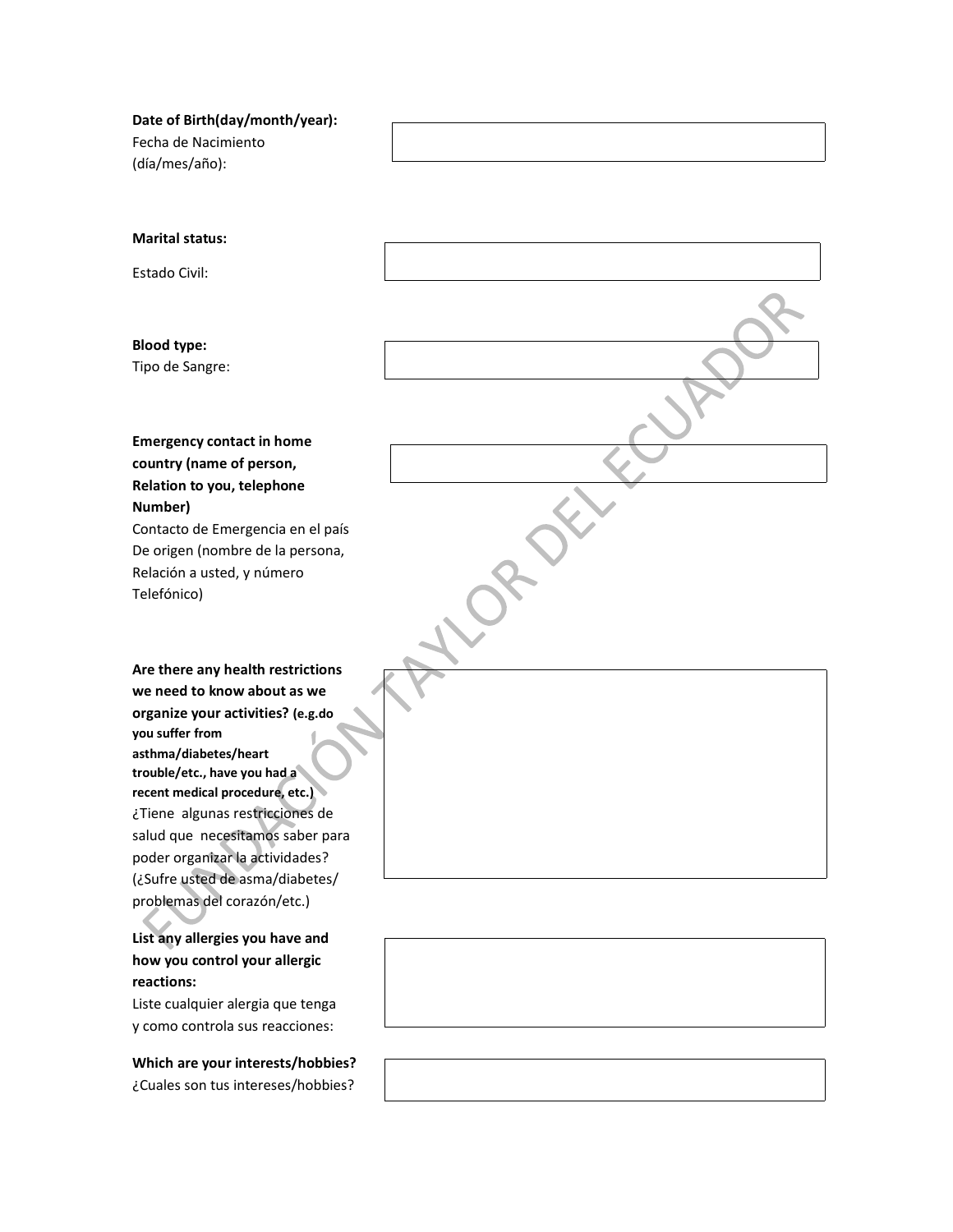**What is your major of study/ level in your major. Year of your graduation.**  ¿Cuál es su carrera de estudio, año de su graduación?

**Anything else we need to Know about you before you visit to the US?** 

¿Existe algún detalle que quisiera dejarnos saber antes de visitar los Estados Unidos?

**Which classes related to your major in Ecuador, would you like to observe while you are at Taylor?** ¿A qué clases de su carrera le gustaría asistir mientras está en Taylor University?

## **Which is your level in English, basic, intermediate, or advanced? Where have you taken English classes?**

¿Cuál es su nivel de Inglés, básico, medio avanzado?,¿Dónde ha tomado clases de Inglés?

## **What do you know about Taylor University?**

Que sabe de Taylor University?

# **Please add to this application the follow documents scanned:**

Adjunte a esta aplicación los siguientes documentos escaneados:

## **\* One Personal Reference of your Professor,**

**and another one of your Department Chair**

Una referencia Personal de su Profesor y otra

Del Director de su carrera.

## **\*Passport copy and Visa (sent it scanned)**

Copia de Pasaporte y Visa (enviarla scanneada)

## **\*Medical Certificate**

Certificado Medico

**\* Vaccination ID**

Carné de Vacunación

## **\*Last Grades Report last semester**

Ultimo reporte de calificaciones ultimo semestre March to July 2018

**\*Deposit Copy of \$15 (scanned)**

Copia del deposito de \$15

Please send this form filled and the other documents IN ONE FILE WITH YOUR NAME to: [mrlarrea@taylor.edu](mailto:mrlarrea@taylor.edu) Asunto: Discover 2022